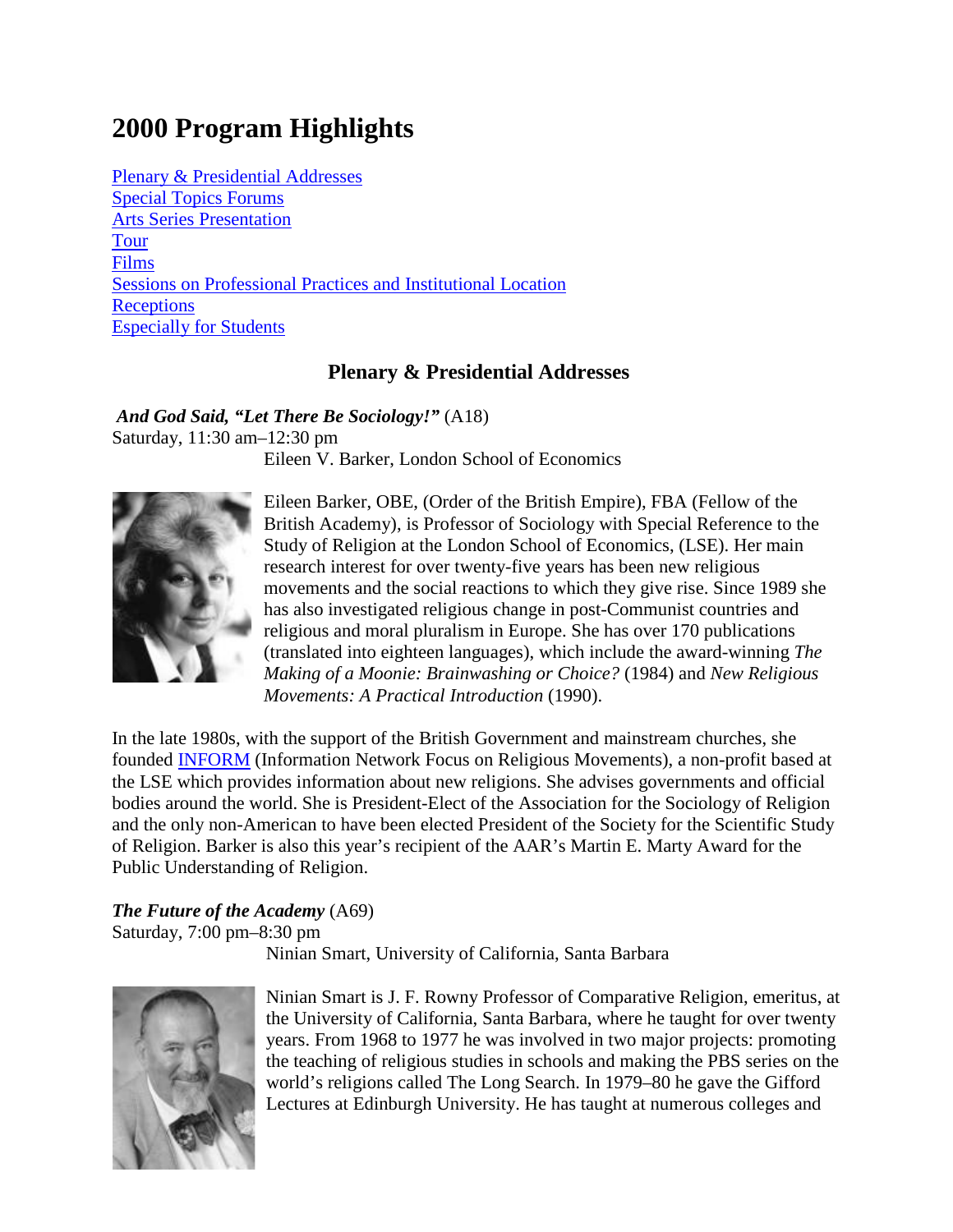universities the world over including Yale University, University of Cape Town, and United Theological College in Bangalore. He has received several honorary degrees, from such schools as the University of Chicago, University of Glasgow, and University of Middlesex. Of his books, the most vital for him are *Reasons and Faiths* (1958); *The Science of Religion and the Sociology of Knowledge* (1973); *Doctrine and Argument in Indian Philosophy* (2nd ed., 1992); *Dimensions of the Sacred* (1996); and (with Steven Konstantine) *Christian Systematic Theology in the World Context* (1991).

#### *For the Sake of Truth and Memory* (A151)

Sunday, 7:00 pm–8:00 pm

Deborah E. Lipstadt, Emory University



Deborah E. Lipstadt is Director of the Institute for Jewish Studies and Dorot Professor of Modern Jewish and Holocaust Studies at Emory University. Her latest book, *Denying the Holocaust: The Growing Assault on Truth and Memory* (1993), is the first full-length study of the history of those who attempt to deny the Holocaust. The book was the subject of front-page reviews in numerous national and international newspapers. In England, she and her British publisher were sued for libel by David Irving, one of the deniers she profiled Lipstadt was a historical consultant to the United States Holocaust Memorial Museum, where she helped design the section of the

museum dedicated to the American response to the Holocaust. She currently serves on the executive committee of the U.S. Holocaust Memorial Council. In her address, Lipstadt will talk about the recent trial.

# **Special Topics Forums**

**Especially for Chairs: Resources for Promoting Majors and More** (A14=S4) Saturday 8:45 am–11:15 am *Sponsored by AAR/SBL Association of Department Chairs and the AAR's Academic Relations Task Force* Harry Y. Gamble, University of Virginia, Presiding

Departments frequently develop resources– printed brochures, web texts and graphics, and other documents– designed to make the case that every student's education should include courses in religion. This session introduces new and updated materials, produced by the AAR's Academic Relations Task Force, for promoting the religion major and encouraging enrollment in religion courses. Warren G. Frisina, Hofstra University, and other members of the task force will present web-based and printed materials. Mary Ann Hinsdale, College of the Holy Cross, Lynn Ross-Bryant, University of Colorado, Boulder, and Cherie Hughes, University of Oklahoma, will respond by discussing how they have developed their programs, highlighting both materials developed and strategies deployed. The format is designed especially for chairs and other unit heads to learn from the work of the task force and one another. Attendees are asked to bring several copies of the materials they use in their religion programs.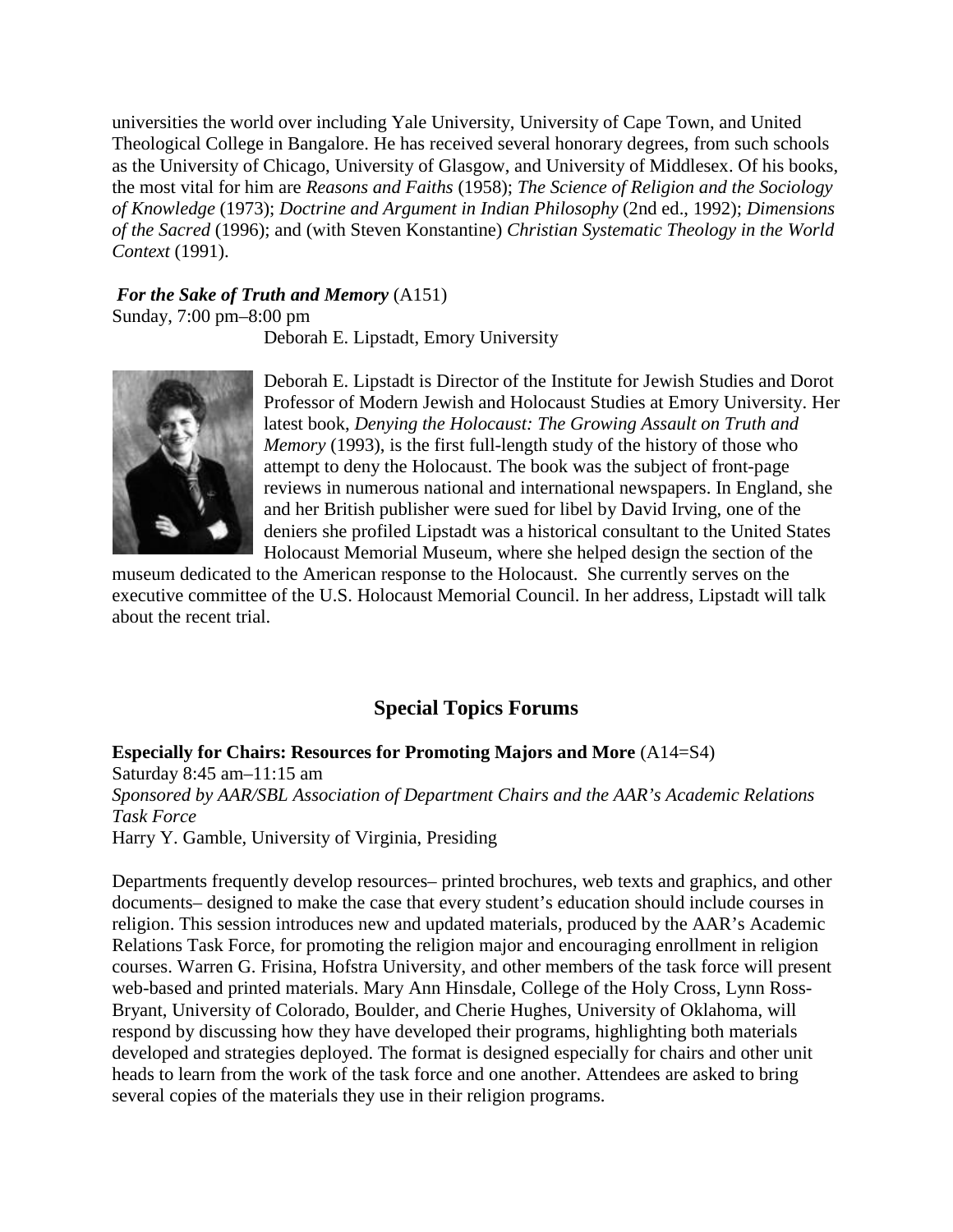#### **Framing the Other: American Print Media and Asian Religions** (A19)

Saturday 1:00 pm–3:30 pm *Sponsored by the AAR's Committee on the Public Understanding of Religion* Stewart M. Hoover, University of Colorado, Boulder, Presiding

This session will examine historical and contemporary examples of how the U.S. media covers Hinduism and Buddhism. Both are historical world religions as well as faith communities for a rapidly growing segment of the U.S. population. Thus the impact of journalistic representation on public opinion, cultural attitudes, and societal perceptions of these traditions is important, but often overlooked. Presenters are Sean McCloud, University of North Carolina, Chapel Hill; Christopher Patrick Parr, Webster University; Stephen Prothero, Boston University; and Angela Zito, New York University.

#### **Learning from the Field: Analyzing Experiential Methods That Shape Teaching and Learning** (A20)

Saturday 1:00 pm–3:30 pm *Sponsored by the AAR's Committee on Teaching and Learning* Yudit K. Greenberg, Rollins College, Presiding

This session will focus on the variety of pedagogical methods used in field-based learning in religious studies, theology, and the Bible. The panelists will describe and evaluate teaching practices that incorporate community-based learning with text-based learning and will offer models for this type of teaching and learning across the curricula. The panelists will speak about field-based methods in anthropology, theological field education, comparative religions, praxisbased theologies, and archeology. Panelists are Karen McCarthy Brown, Drew University; Michael I. N. Dash, Interdenominational Theological Center; and Eric Meyers, Duke University. Kathleen T. Talvacchia, Union Theological Seminary, NY, will respond.

## **AAR/SBL/ATS Grants Fair** (A41)

Saturday 2:00 pm–5:00 pm *Sponsored by the AAR's Program Committee, the SBL Research and Publications Committee, and the Association of Theological Schools in the United States and Canada* Matthew C. Zyniewicz, Association of Theological Schools in the United States and Canada, Presiding

Program officers from foundations and funding agencies will be available to answer questions and distribute materials. This session is an opportunity to learn more about the funding process and the many different kinds of resources that are available to scholars in religion and the Bible. It is designed to be helpful for first-time applicants as well as those who have received grants in the past. There will be representatives from organizations that provide a wide variety of types of funding, including dissertation support, faculty leave grants, and project-level grants.

## **Race and the Study of Religion** (A42)

Saturday 3:45 pm–6:15 pm *Sponsored by the AAR's Committee on the Status of Racial and Ethnic Minorities in the*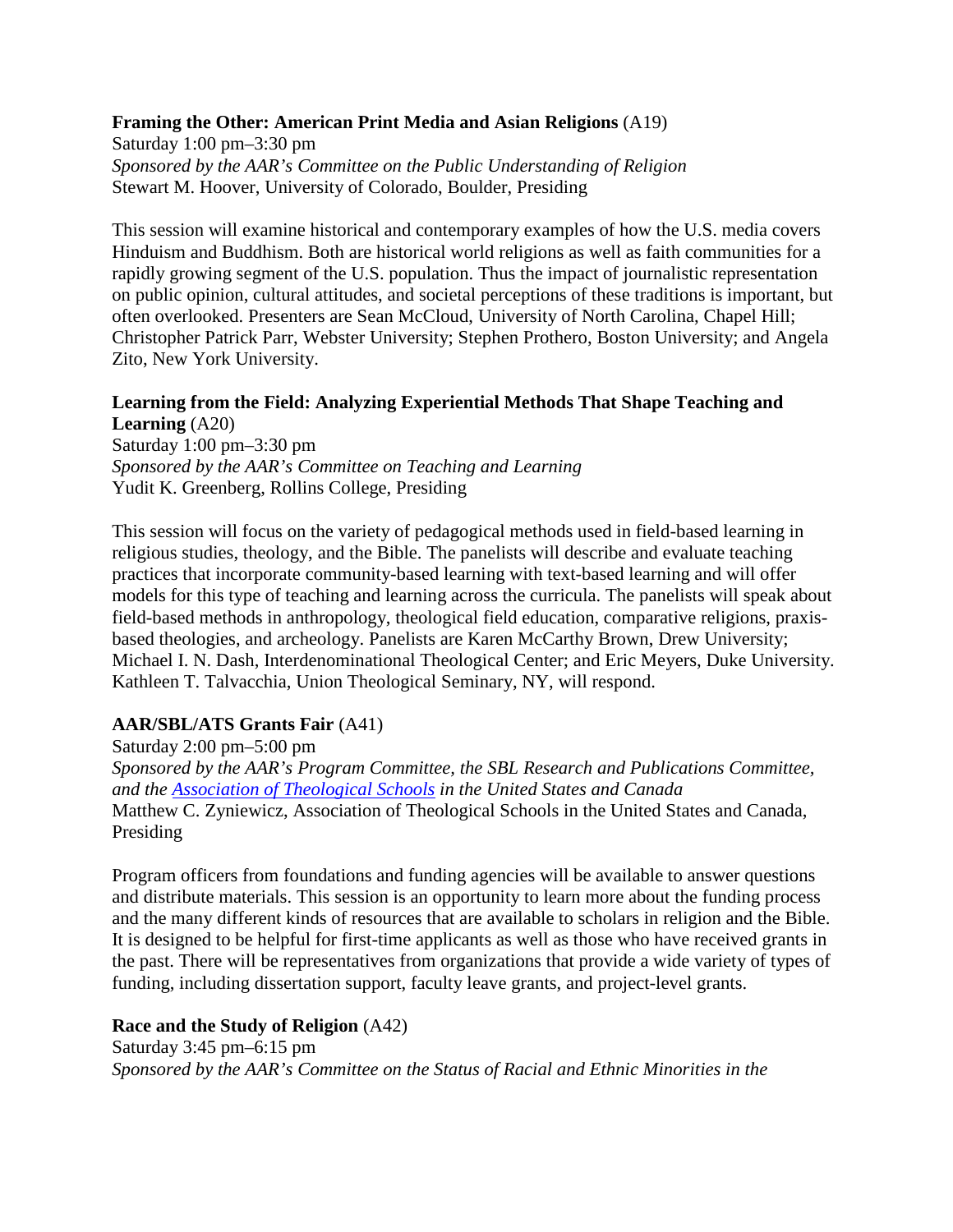#### *Profession* Rita Nakashima Brock, Harvard University, Presiding

The civil rights, feminist, and ethnic consciousness movements have deepened the need for prolonged examination of race and religion. Non-Christian immigrants, legal controversies over the Religious Freedom Act, global information technologies, and cross-border working populations have destabilized religious and racial identities. The panel will discuss (1) how race is defined in relation to religion and religious belief; (2) how gender, sexual orientation, nationalism, and class factor into the race/religion equation; and (3) the primary values for theological and normative projects that focus on race and religion. The panelists are Jane Naomi Iwamura, University of Southern California; David Kyuman Kim, Harvard University; Luis Leon, Arizona State University; Jace Weaver, Yale University; and Judith Weisenfeld, Vassar College. Dwight N. Hopkins, University of Chicago, and Ada Maria Isasi-Diaz, Drew University, will respond.

Interested persons are invited to a reception (A67) hosted by the AAR's Committee on the Status of Racial and Ethnic Minorities in the Profession directly following this session.

#### **The Public Intellectual in the Schools: Religious Studies Scholarship and Secondary Education** (A43)

Saturday, 3:45 pm–6:15 pm *Sponsored by the AAR's Religion in the Schools Task Force* Jon Butler, Yale University, Presiding

How can religious studies scholars successfully improve public understandings of religious beliefs, practices and traditions in American education? One example of new efforts in this direction is the seventeen-volume Oxford University Press series, Religion in American Life. This series is the first on American religious history written explicitly for adolescent readers. Has it improved the understanding of religion in America by high school students who have used it? Do teachers find it a valuable resource? This panel discussion, led by the general editor of the series, two authors, and two secondary school teachers who have used the volumes, will examine these questions. The teachers will discuss their reaction to the books and will describe the sophistication achievable in secondary school curricula on religion. The authors will discuss their goals and strategies in producing exciting yet complex portraits of religious belief and practice for an adolescent audience.

A reception for secondary school teachers of religion will immediately follow this session.

## **AAR Annual Business Meeting (Continental Breakfast)** (A76)

Sunday 7:30 am–8:45 am Ninian Smart, University of California, Santa Barbara Presiding AAR members are invited to join the AAR Board of Directors and executive staff for the annual business meeting of the Academy. A light breakfast will be provided.

## **The Scope of Our Art: The Vocation of the Teacher** (A77)

Sunday 9:00 am–11:30 am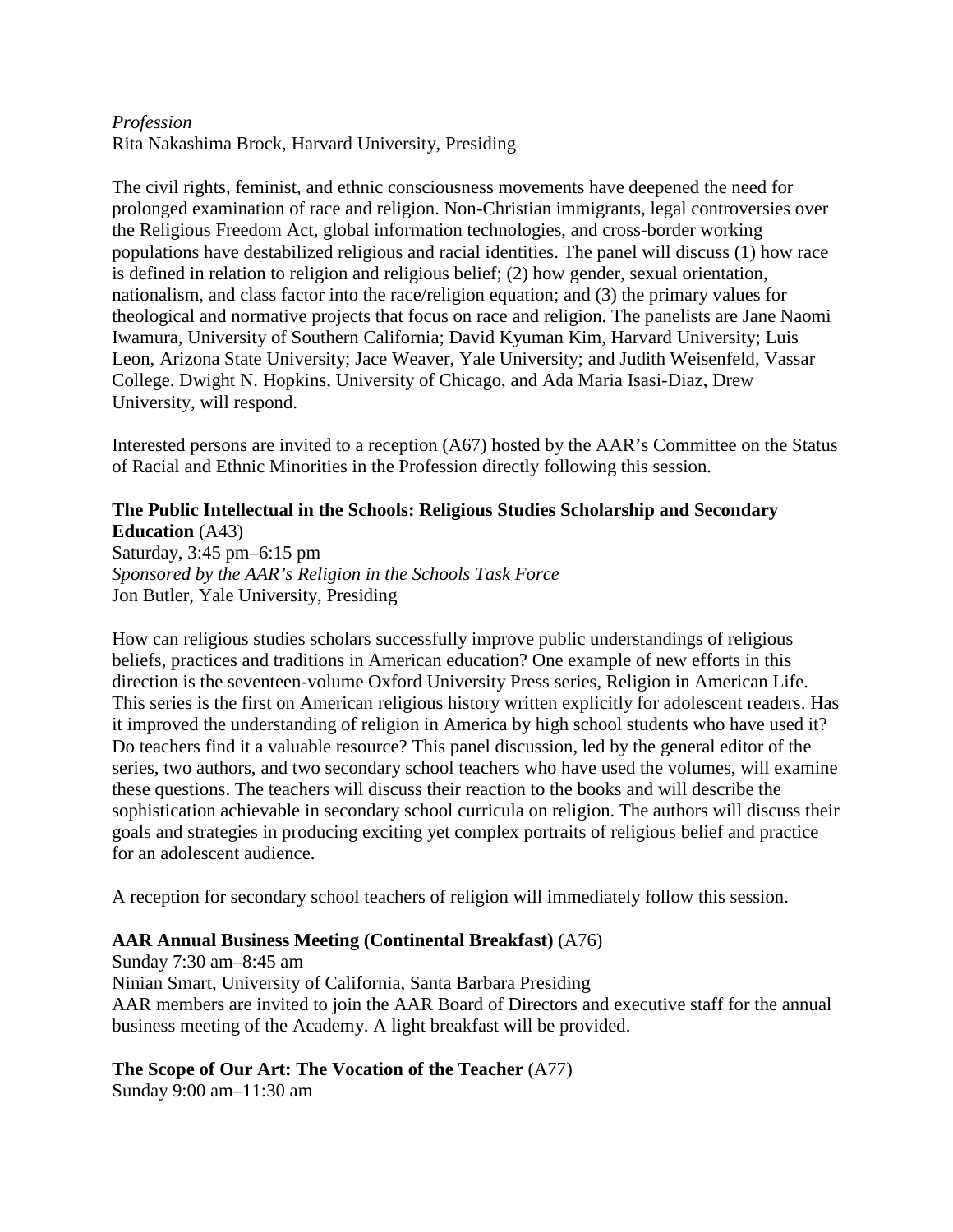# *Sponsored by the AAR's Academic Relations Task Force and the Wabash Center for Teaching and Learning in Theology and Religion*

Lucinda Huffaker, Wabash Center, and L. Gregory Jones, Duke University, Presiding

"Vocation" might seem an odd way to describe the work of the teacher, yet conversations among scholars in higher education are exhibiting the term increasingly as faculty struggle to bring coherence to the interlocking, direct responsibilities of scholar-research and teaching. The burgeoning popularity of writers like Parker Palmer (The Courage to Teach, Let Your Life Speak) suggests that many of us are finding it helpful and important to think about the scholarly career as a persistent and consistent expression of our orientation toward life as a whole, that is, as a vocation. The scholars leading this forum are part of a group of theological school faculty who have met for a week each summer for three years at the Wabash Center to reflect on their vocation as teachers and scholars. They will present material that has emerged from the personal stories, dialogue, and debates of the three summer meetings. The moderator will facilitate an open discussion between and among panelists and the audience to try to model the collegial interaction around issues of teaching that the Wabash Center encourages. Main topics will include a teacher's formative daily practices, the classroom as sacred and liminal space, and the relation of individual vocation to institutional mission.

# **The International Religious Freedom Act: Two Years Later** (A102)

Sunday 1:00 pm–3:30 pm *Sponsored by the AAR's Committees on International Connections and the Public Understanding of Religion* Rosalind I. J. Hackett, University of Tennessee, Knoxville, Presiding

The 1998 International Religious Freedom Act (IRFA) puts religious persecution on the U.S. foreign policy agenda. In 1999 the first mandated annual report on religious freedom in 194 countries was produced by the U.S. State Department. This forum brings those who are involved in implementing the bill together with human rights experts and area specialists. They will address the following questions: Is IRFA an important human rights initiative or an example of U.S. exceptionalism and isolationism? Will the Annual Report be a useful tool for combating violations of religious freedom, or is it just another reference work? Does IRFA address a heretofore neglected arena of human rights, or is it privileging religious freedom? Is the Annual Report balanced, or does it overemphasize persecution of Christians? Does IRFA acknowledge cultural differences or is it promoting a Western understanding of religion? Is IRFA constitutional? Will IRFA help or hinder efforts to lessen human rights abuses? Panelists are Jeremy Gunn, Washington, D.C.; Mary McGee, Columbia University; Marat Shterin, London School of Economics; Winnifred Fallers Sullivan, Washington & Lee University; Bahia Tahzib-Lie, Human Rights Division, Netherlands Foreign Ministry.

## **Why Religion Matters: The Fate of the Human Spirit in an Age of Disbelief** (A125)

Sunday, 3:45 pm–6:15 pm *Sponsored by the AAR's Program Committee and HarperCollins Publishers* Barbara DeConcini, American Academy of Religion, Presiding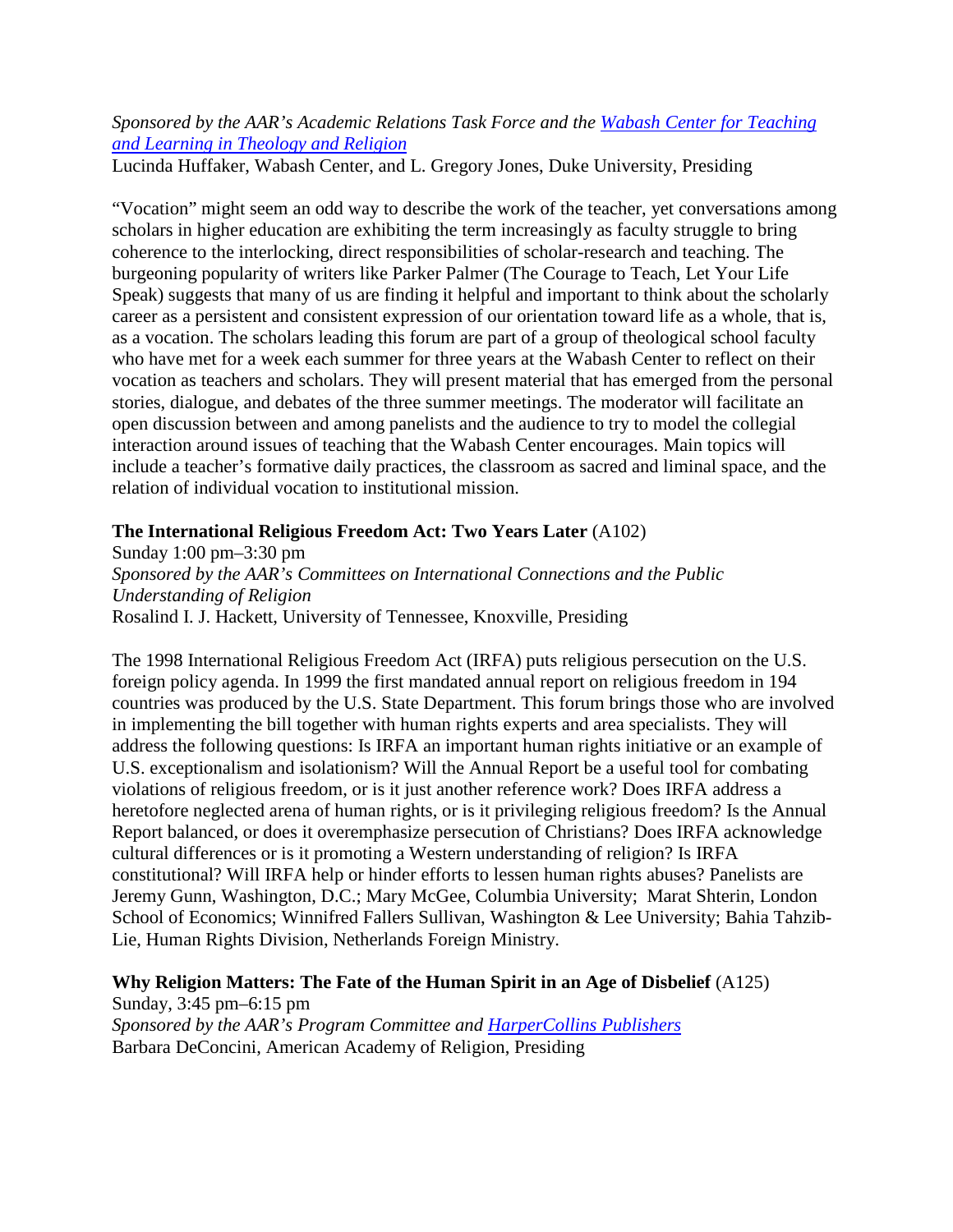

Despite all the talk and statistical evidence of religious vitality, professor of world religions Huston Smith argues that the human spirit is being severely circumscribed by the current reign of scientism, of media perceptions of worth and reality, of functional rather than humanizing education, and of the basic antireligious bias of government and law. This session will feature Smith in spirited dialogue with Mark Silk, Trinity College; Ian G. Barbour, Carleton College; Ursula Goodenough, Washington University; and Charles E. Winquist, Syracuse University.

# **Seductions and (False?) Prophets: Considering New Technologies** (A183)

Monday 1:00 pm–3:30 pm *Sponsored by the AAR's New Technologies Task Force* Vivian-Lee Nyitray, University of California, Riverside, Presiding

Greater efficiency in research and teaching! Better student learning outcomes! Leveling of the academic playing field and improved outreach to the disadvantaged! Such have been the promises of new technologies in academia. But what of the problems, particularly those of interest to scholars in theology and religion? This session will be a panel discussion on critical problems that new technologies pose for religious studies scholars in their research, teaching, and other professional activities. Panelists are Alfred Benney, Fairfield University; Brenda E. Brasher, Mount Union College; and June Elizabeth O'Connor, University of California, Riverside. Significant time will be allotted for questions and discussion from the floor.

## **A Conversation about Gender and Women's Issues in the AAR and SBL** (A232)

Tuesday, 9:00 am–11:30 am Bayou A *Sponsored by the AAR's Committee on the Status of Women in the Profession, the AAR/SBL Women's Caucus, and SBL Status of Women in the Profession Committee* Rebecca T. Alpert, Temple University, Presiding

The Status of Women in the Profession Committee of the AAR and the AAR/SBL Women's Caucus invite the committees, groups, and program units whose work deals primarily with gender and women's issues to a conversation about how to foster cooperation among us. The presence of so many groups concerned about these issues is cause for celebration. But the time has come for us to sit down together and think about how our work intersects and what projects we might like to work on jointly. The following groups will be represented from the AAR: Women and Religion Section, Feminist Theory and Religious Reflection Group, Lesbian Feminist Issues in Religion Group, Womanist Approaches to Religion and Society Group. From the SBL: Women in the Biblical World Section, Feminist Hermeneutics of the Bible Section, and the Committee on the Status of Women in the Profession. Everyone interested in the connections between gender and religious studies is invited to participate in this roundtable conversation.

# **Arts Series**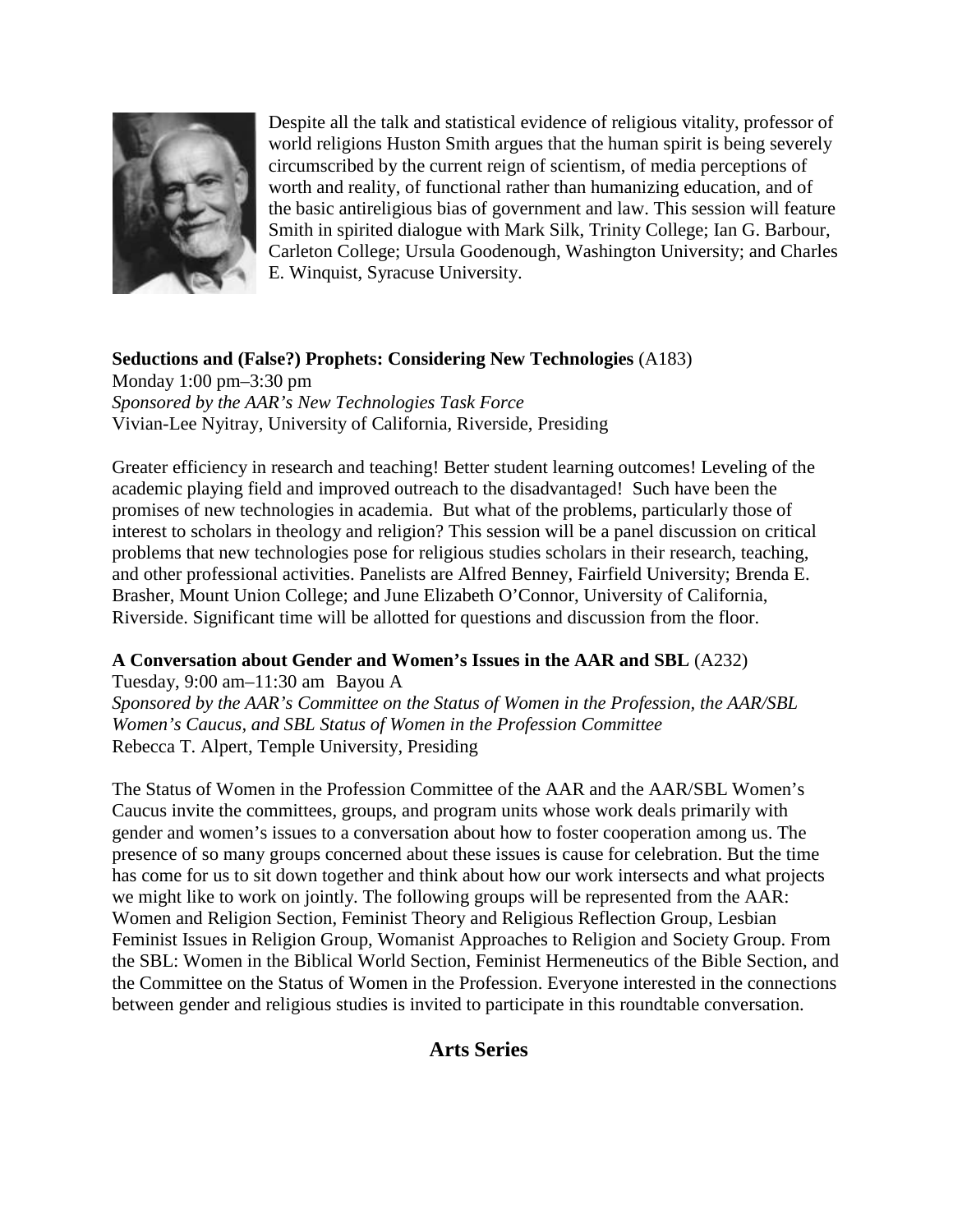# **A Musical Evening with Kate Campbell** (A71)

Saturday, 8:30 pm–10:00 pm

Diane Apostolos-Cappadona, Georgetown University, Presiding



Born in New Orleans, Campbell spent her early childhood in tiny Sledge, Mississippi, where her socially progressive preacher father opened his rural church to the Freedom Riders. It is all part of the journey for Campbell, and it has taken her down the road to an ever-deepening understanding of who she is as a Southerner. Her music is both a travel guide and trip diary, revealing her ties to the natural world (the famed Southern sense of place), a heart for social and economic justice, and the ineffable mysteries and complexities of faith. Campbell recently completed a new album called *Wandering Strange*. The mostly gospel CD contains eleven songs: four

originals, six old hymns, and one song by Gordon Lightfoot. All of the hymns were written before 1903, and most of them are from the 1956 Baptist Hymnal. Like every Southerner worth her salt, Campbell knows a good story when she hears it. And in the retelling she opens the doors to one more corner of the world and invites the rest of us to come along for the ride.

For more information about Campbell or to listen to a sampling of her music, go to her website, www.katecampbell.com..

# **After Prophesy: Religious Movements on the Cusp of the Millennium with Victor Balaban** (A230)

Monday 7:00 pm–8:00 pm



Diane Apostolos-Cappadona, Georgetown University, Presiding

"After Prophesy" is part of an ongoing photoessay that seeks to combine documentary photography with academic study as a way to understand the dynamics of new religious movements as we enter a new era of globalization. Photographs that will be shown range from devotees of the Virgin Mary in Conyers, Georgia; Chen Tao, a Taiwanese UFO group that recently predicted the appearance of God in Garland, Texas; and celebrants of Holi in Benaras, India; to Evangelical Christian prophecy conferences; and the Peruvian millenniallists the Israelites of the New Universal Covenant, who are hailing the Year 2000 as the time when a renewed Inca civilization will be restored.

Balaban is currently a research psychologist at

Harvard's Center for the Study of World Religions, as well as a professional photojournalist.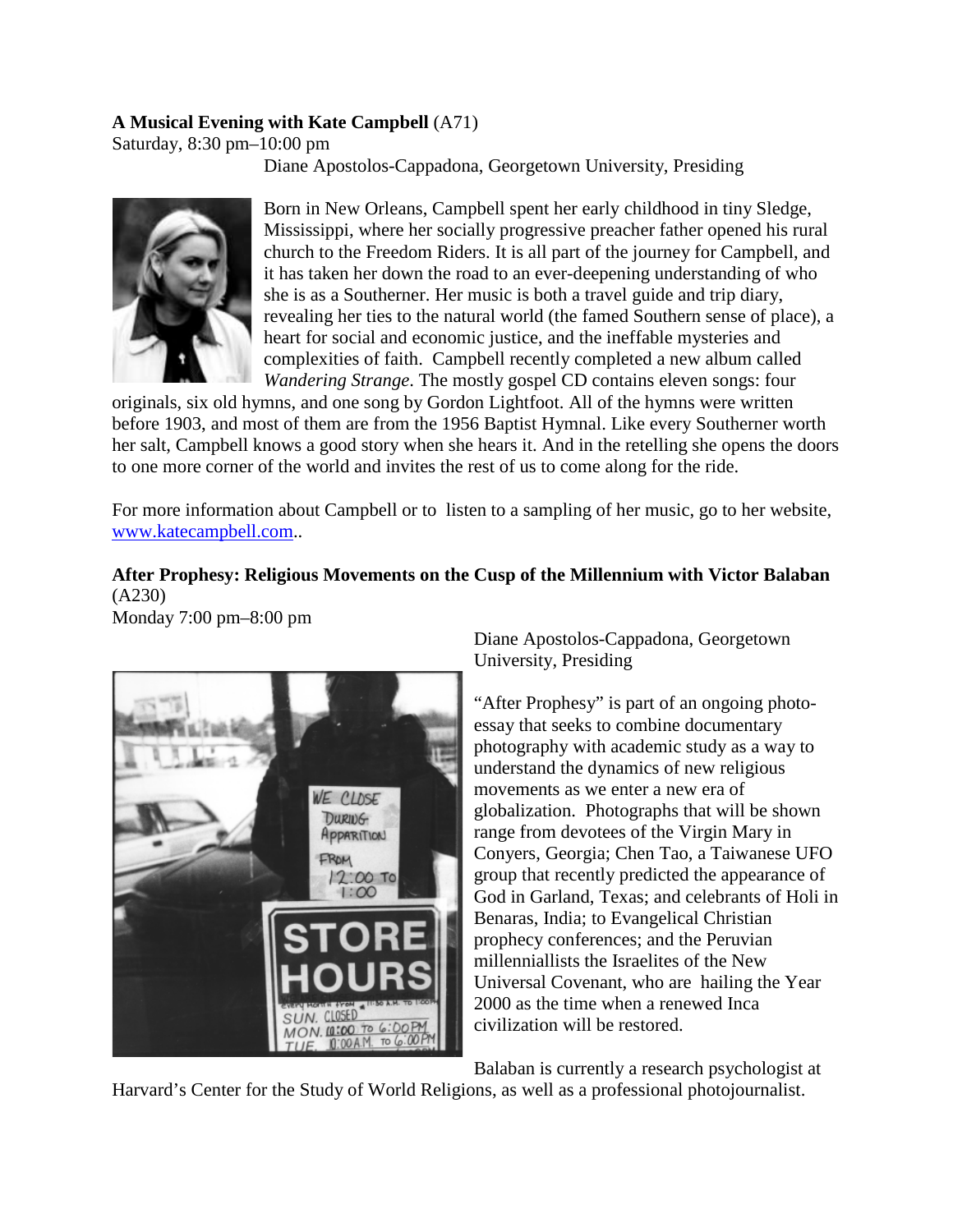His work has been published both in academic journals and in mainstream magazines such as *Life*, *Harpers*, *The London Telegraph* and *DoubleTake*.

#### **Tour**

#### **Tour of Nashville Area Houses of Worship** (A188)

Monday 1:30 pm–4:00 pm

*Sponsored by the North American Religions Section*

This bus tour will include a number of sites in downtown Nashville, including the Ryman Auditorium and Downtown Presbyterian Church, as well as outlying sites such as the Fisk University Chapel and the Gonesh Temple. Your guides are Marty Bell, Belmont University; Jeanne Halgren Kilde, Macalester College; and Peter W. Williams, Miami University. There is a US \$10 fee for this tour. Please use the reservation form in the Program Book or download the **form as a PDF here**.

Viewing documents in PDF format requires installation of the Adobe Acrobat Reader. Click on the icon below to get the free Acrobat Reader if you do not already have it installed.



# **Films**

#### *The Matrix* (A10)

Friday 7:00 pm–10:00 pm *Sponsored by the Religion, Film, and Visual Culture Group*

Tony S. L. Michael, University of Toronto, Presiding

The Wachowskis borrow heavily from Christianity and mythology to bring us a futuristic movie asking the fundamental question: Is anything real? In the near future, a computer hacker named Neo (Keanu Reeves) discovers that all life on Earth may be nothing more than an elaborate facade created by a malevolent cyber-intelligence, for the purpose of placating us while our life essence is "farmed" to fuel the Matrix's campaign of domination in the "real" world. He joins like-minded Rebel warriors Morpheus (Laurence Fishburne) and Trinity (Carrie Ann Moss) in their struggle to overthrow the Matrix. A visually stunning movie (the film contains 417 computer-generated effects, led by visual effects supervisor John Gaeta), it offers dazzling choreography, complex narrative, and an extraordinary (although sometimes too obvious) concept of reality.

*The Matrix*, directed by Andy and Larry Wachowski, 1999, 136 minutes (Color, USA).

*The Sixth Sense* (A70) Saturday 8:45 pm–11:00 pm *Sponsored by the Religion, Film, and Visual Culture Group* Amir Hussain, California State University, Northridge, Presiding Dr. Malcolm Crowe (Bruce Willis) is a renowned child psychologist who receives an award on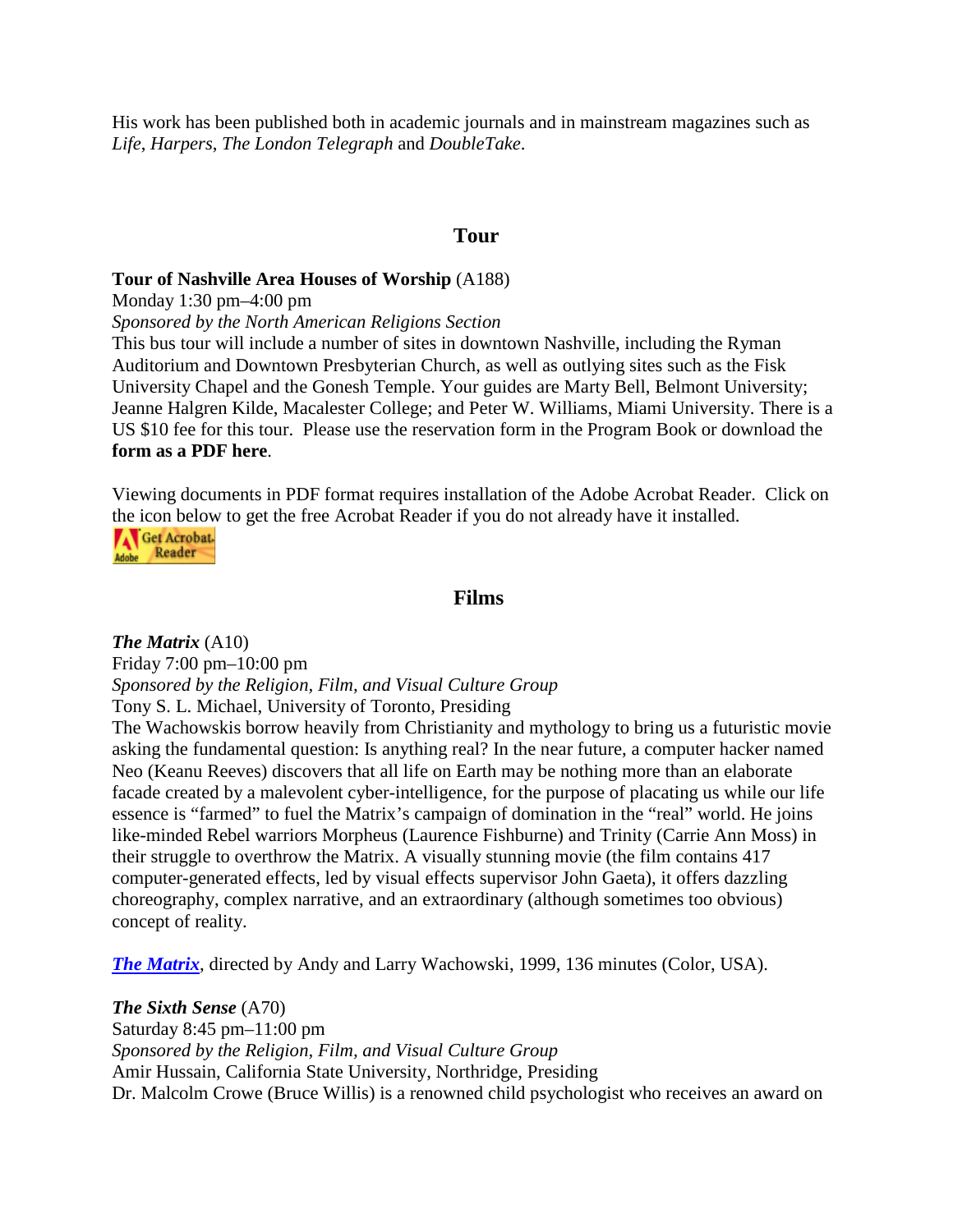the same night that he is visited by a very unhappy ex-patient. After this encounter, Crowe struggles with a fear of being an inadequate doctor and takes on the task of curing a young boy with the same ills as the ex-patient. Cole Sear (Haley Joel Osment), the eight-year old boy "sees dead people." Cole's mother (Toni Collette) is at her wit's end with what to do about her son's increasing problems. Crowe is the boy's only hope. But The Sixth Sense is not just about a boy who sees dead people: it expresses our own fears of dying, our last wishes to those who remain alive, and the need for punishment for those who have committed injustices. It is not necessarily a terrifying story, but the mystery that holds us in our seats is well played out. The reward at the end of the movie is worth the wait.

*The Sixth Sense*, directed by M. Night Shymalan, 1999, 106 minutes (Color, USA).

#### *Waking Ned Devine* (A152)

Sunday 8:30 pm–10:30 pm *Sponsored by the Religion, Film, and Visual Culture Group* Anne Moore, University of Calgary, Presiding

One of the suggestions made at last year's Annual Meeting was that the AAR screen this sleeperhit, so here it is by popular demand. When word reaches two elderly best friends (Ian Bannen and David Kelly) that someone in their tiny Irish village of Tulaigh Morh (population 52), has won the national lottery, they go to great lengths to find the winner so they can share the wealth. When they discover the "lucky" winner, local resident Ned Devine (Jimmy Keogh), they find he has died of shock upon discovering his win. Not wanting the money to go to waste, the villagers enter a pact to pretend Ned is still alive by having another man pose as him and then dividing the money among them. This movie is a light-hearted film that shows us the deeper meanings of good fortune.

*Waking Ned Devine*, directed by Kirk Jones III, 1998, 95 minutes (Color, Ireland).

#### *Battle for the Minds* (A231)

Monday 8:00 pm–10:00 pm

*Sponsored by the AAR's Committee on the Status of Women in the Profession and the AAR/SBL Women's Caucus*

Young Lee Hertig, United Theological Seminary, Dayton, Presiding

Religion, politics and sociology collide in this award-winning, critically acclaimed film. Battle for the Minds documents the rise of fundamentalism in America's largest Protestant denomination and the subsequent impact of that rise on women. Dixie Petry, the director's mother, made the decision late in life to enroll in seminary in order to become a pastor and dedicate her life to the ministry. She was the third generation in the family to attend the flagship Southern Baptist Seminary in Louisville, Kentucky. During Petry's three years at Southern, Lipscomb listened to his mother describe her seminary experience. This film is her story.

*Battle for the Minds*, directed by Stephen Lipscomb, 1996, 52 minutes (Color and Black & White, USA).

# **Sessions on Professional Practices & Institutional Location**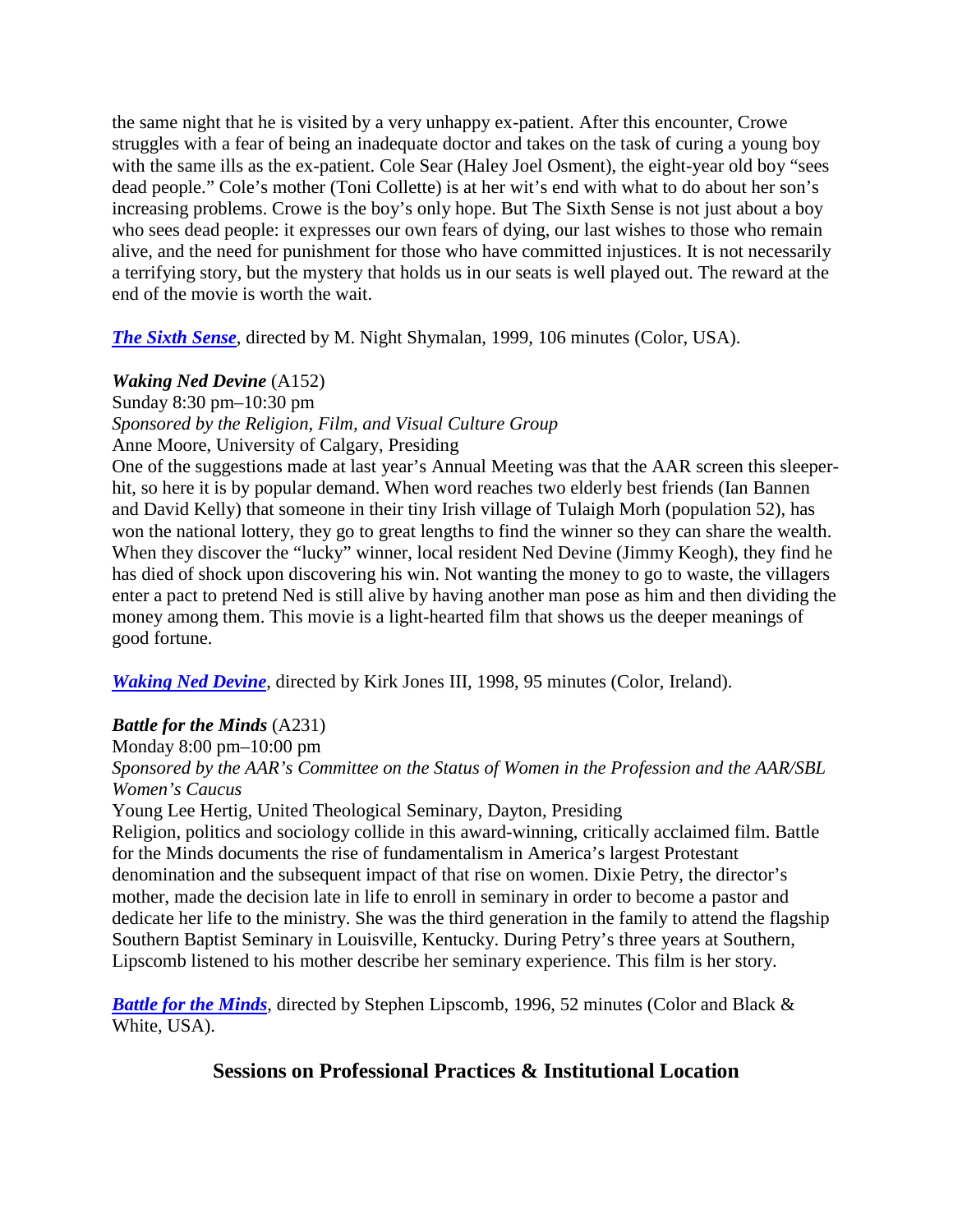**Awakening the Learner and the Teacher: Pedagogical Processes as Critique and Diversity** (A44) Saturday 3:45 pm–6:15 pm *Sponsored by the Academic Teaching and the Study of Religion Section* See the Online Program Book for a longer description.

#### **The Scope of Our Art: The Vocation of the Teacher** (A77)

# **Rhetoric and Voice: Challenges to Classroom Cultures, Contexts, and Assumptions** (A78) Sunday 9:00 am–11:30 am *Sponsored by the Academic Teaching and the Study of Religion Section*

See the Online Program Book for a longer description.

# **Teaching the Students We Have: Changing Contacts, Shifting Pedagogies by Contexts** (A158)

Monday 9:00 am–11:30 am *Sponsored by the Academic Teaching and the Study of Religion Section* See the **Online Program Book** for a longer description.

#### **Teaching Latina/o Religious Studies and/or Theology: Sharing our Resources** (A173)

Monday 9:00 am–11:30 am *Sponsored by the Hispanic American Religion, Culture, and Society Group* See the Online Program Book for a longer description.

**Seductions and (False?) Prophets: Considering New Technologies** (A183)

## **Studying Religion Where It Is Lived: Strategies for Experiential Learning and Teaching** (A208)

Monday 3:45 pm–6:15 pm *Sponsored by the Academic Teaching and the Study of Religion Section* See the **Online Program Book** for a longer description.

#### **Religious Expertise in the Courtroom** (A226)

Monday 3:45 pm–6:15 pm *Sponsored by Law, Religion, and Culture Consultation* See the Online Program Book for a longer description.

## **Receptions**

## **AAR Donors Reception** (A66)

Saturday 5:30 pm–6:45 pm Individuals whose generosity have allowed us to continue many of our special programs are invited to a reception hosted by the AAR Board of Directors.

#### **Reception for Racial and Ethnic Minority Members** (A67)

Saturday 6:15 pm–7:00 pm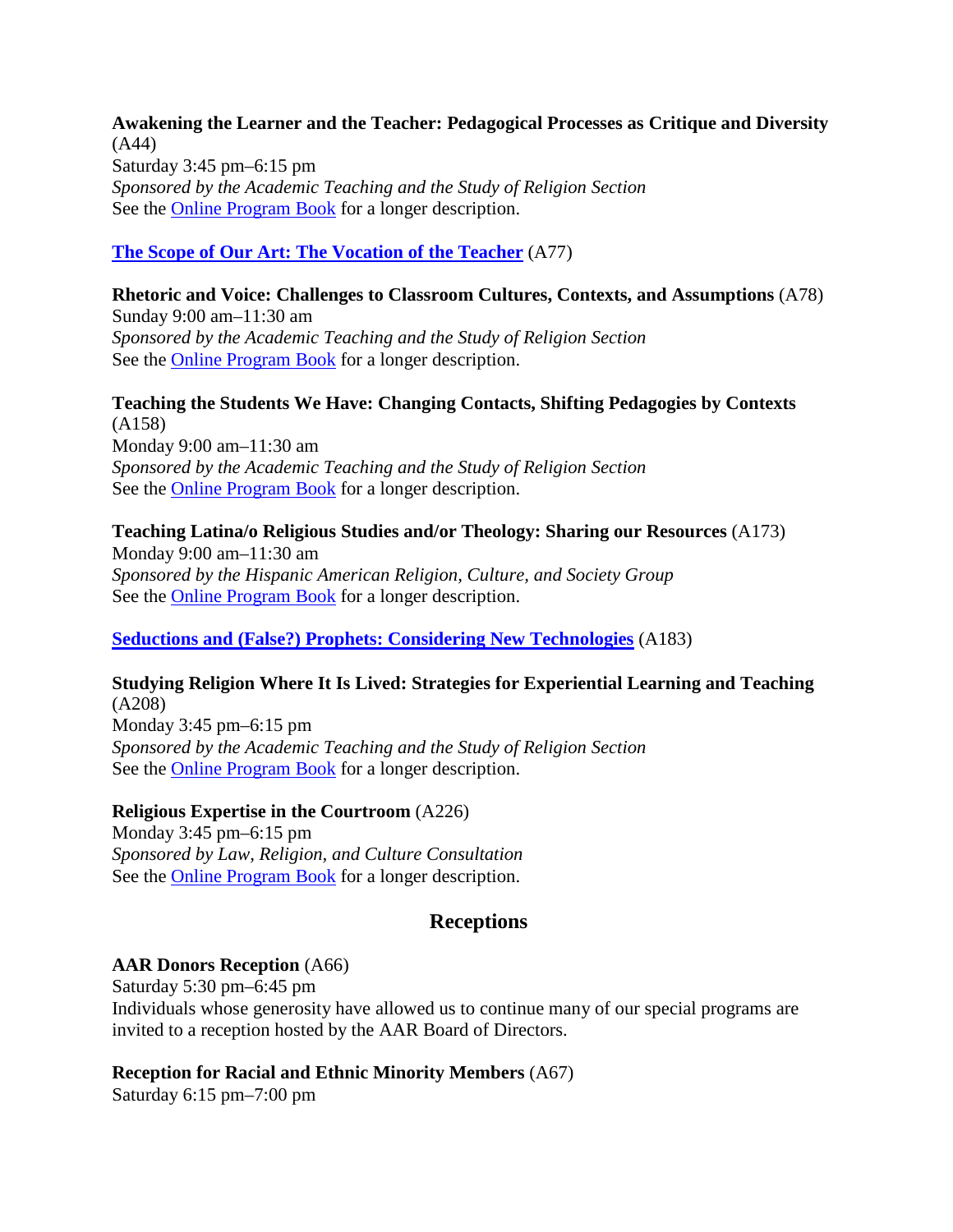Interested persons are invited to a reception celebrating the contributions of racial and ethnic minority scholars in the Academy.

#### **Reception for Teachers of Religion in Secondary Schools** (A68)

Saturday 6:15 pm–7:00 pm The AAR's Religion in the Schools Task Force invites teachers of religion at the secondary school level to attend a reception in their honor.

#### **AAR/SBL Women's Caucus Reception** (A72)

Saturday 9:00 pm–11:00 pm

The Bunting Institute, Harvard University; the AAR's Womanist Approaches to Religion and Society Group; and the AAR/SBL Women's Caucus invite interested persons to a reception honoring women's contributions in the Academy.

#### **Reception for Religion Scholars in Part-time, Administrative, and Nonacademic Positions** (A73)

Saturday 9:30 pm–10:30 pm

The AAR's Academic Relations Task Force and Board of Directors sponsor this conversation and reception to explore ways in which the AAR might better support members employed in part-time, administrative, or nonacademic positions.

#### **AAR/SBL Reception for Student Members** (A74=S53)

Saturday 10:00 pm–11:00 pm AAR and SBL student members are invited to drop by an open house hosted by the AAR and SBL executive staffs.

#### **Retired Members Reception** (A150)

Sunday 5:30 pm–6:30 pm All members of the AAR who are retired from full-time employment are cordially invited to an open house hosted by Ninian Smart, AAR president and Barbara DeConcini, AAR executive director.

#### **Lilly/NEH/Luce Teaching Fellows Reception** (A153)

Sunday 8:45 pm–10:00 pm Sponsors, faculty and participants in the Lilly/NEH/Luce Teaching Workshops are invited to a reception in their honor.

#### *JAAR* **Editorial Board Reception** (A154)

Sunday 9:00 pm–11:00 pm *JAAR* Editorial Board members are invited to a reception in their honor.

#### **International Members Continental Breakfast** (A157)

Monday, 7:30 am–8:45 am

All AAR international attendees are invited to an informational session and continental breakfast hosted by the AAR's Committee on International Connections.